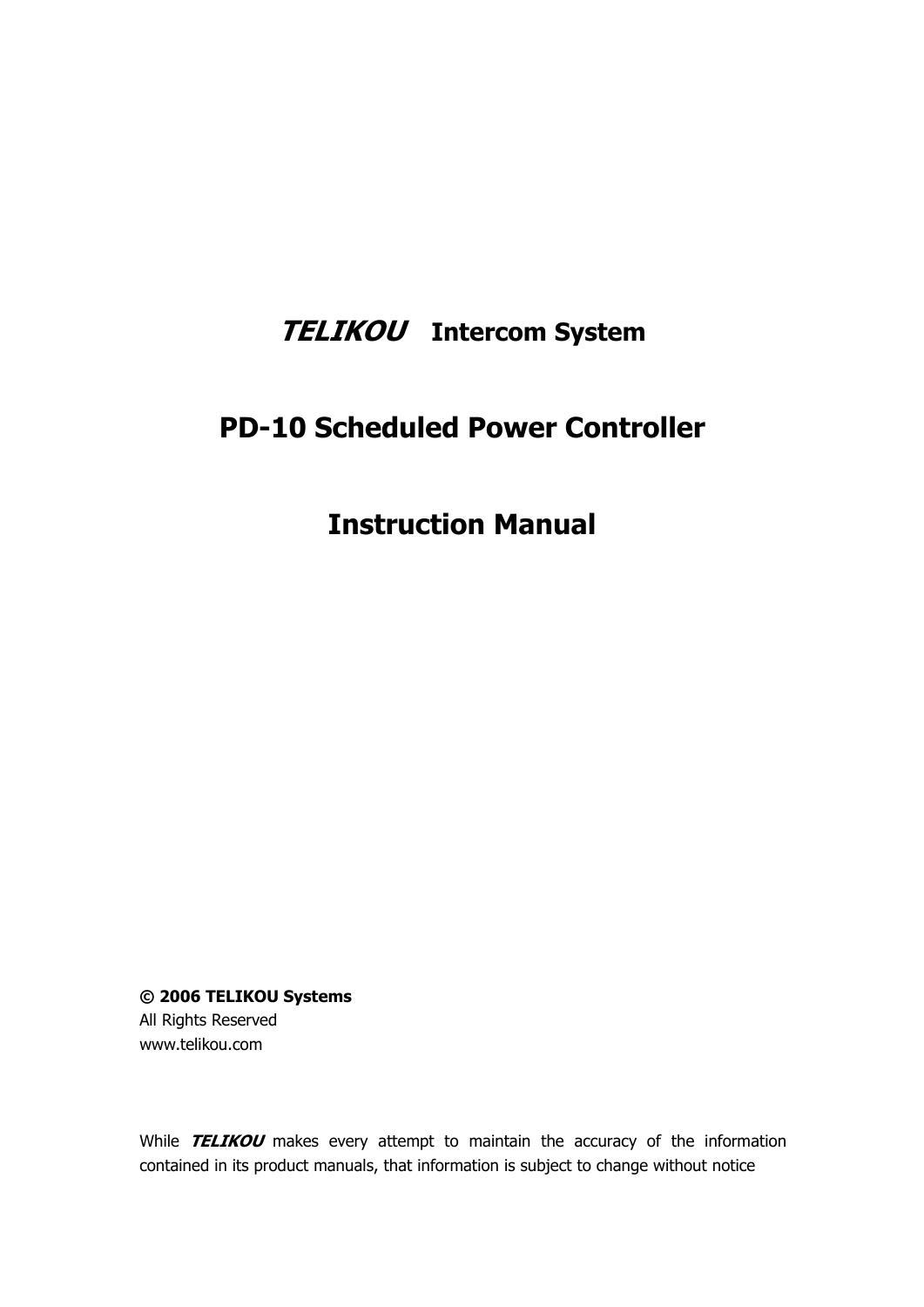## **I. Instruction**

Thank you for choosing TELIKOU intercom product. Before use, we recommend you read through this manual to better understand the function of PD-10. If you have any question that does not addressed on this manual, please contact your dealer or call us. We are standing by to assist you.

PD-10 is a stranded 19" rack mounted power control unit. PD-10 has one main power input and ten scheduled output. PD-10 can be used at all kind of AC working situation. Scheduled output can avoid the instant impact of current which caused by the switching of equipments at the same time.

## **II. Basic operations**



## **Front Panel**

#### **1. Control switch**

Three positions turning switch

Power off ---- cut off station's power completely

Turn off ---- cut off each channel's power

Turn on ---- turn on each channel's power

## **2. Input power indicator**

When control switch is on 'Power off' position which whole station's power been cut off,

input power indicator is off, otherwise, the input power indicator lights green.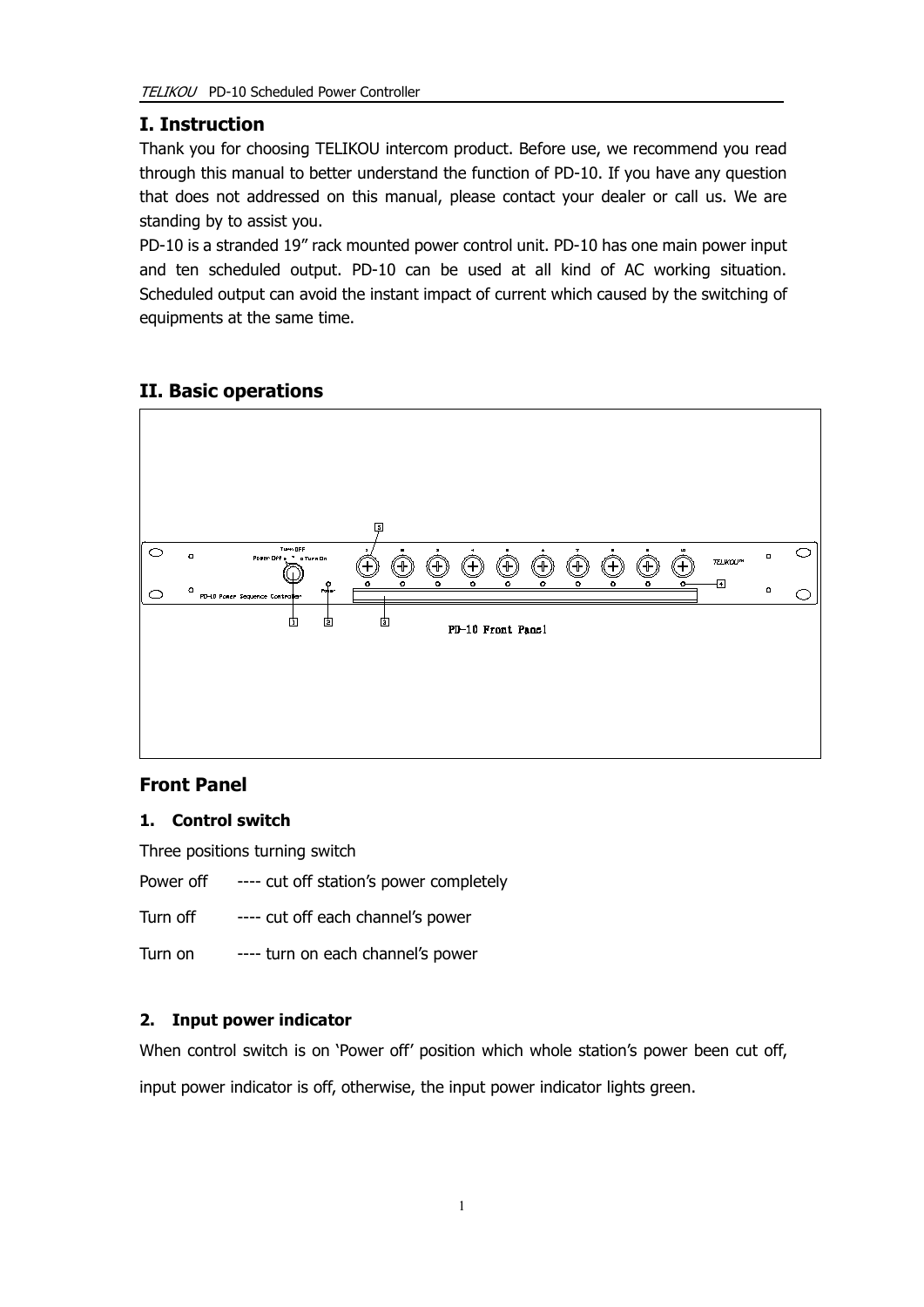#### **4. Channel indicator**

Green LED. When the corresponding channel is turned on this indicator will light green.

#### **5. Fuse**

Each channel has 10A capacity.



#### **6. Output connector**

AC output connector. Maximum capacity is 10A.

#### **7. Input connector**

AC input connector. Maximum capacity is 15A.

## **III. Operation Instruction**

Turning control switch to 'Turn Off' position by clockwise. Input power indicator lights on; Turning control switch to 'Turn On' position. AC output channel one is been connected. And indicator of channel one lights on. After 0.5-1s delay, AC output and indicator of channel two are on. One channel turns on every 0.5s -1s until the last channel is on.

When control switch is turned from 'Turn On' position to 'Turn Off' position by anticlockwise. AC output and indicator of First channel will be cut off. After 0.5-1s, channel two is cut off. And so on, every 0.5-1s, one channel is cut off until last channel. When control switch is turned to 'Power Off' position, the power of whole station is cut off.

For cut off all the channels in short, control switch can be turned directly from 'Turn On' position to 'Power Off' position. Pass 'Turn Off' position.